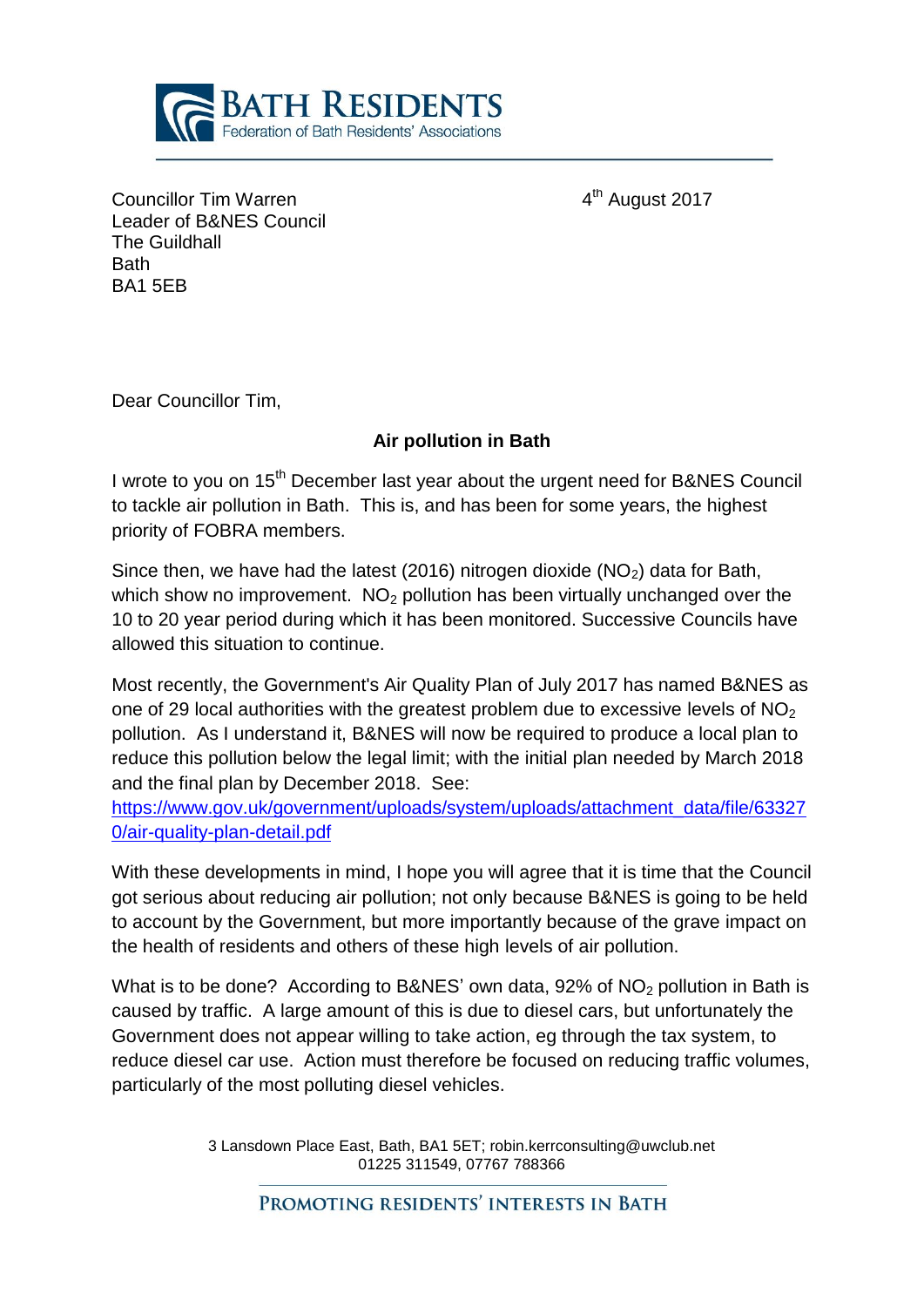I fear that no amount of encouragement and exhortation will persuade people not to drive into and through central Bath, if it suits them to drive-in, and if they can. They therefore have to be actively discouraged, by making driving-in less attractive (or impossible, in the case of through traffic). Hence we are urging you to reduce vehicle access to the city centre by means of parking control and traffic management.

It should be self-evident that destination parking creates traffic. Every parking space attracts a car, usually several times a day. City centre parking generates traffic in the city centre and on the approaches to it. We should like to see public off-street parking reduced, as set out in the Bath Transport Strategy. We should also like to see on-street parking in the Central Zone reserved mainly for residents and other essential users, such as the disabled (in fact, most of the spaces are permanently taken by residents; on average only about 70 on-street spaces in the Central Zone are occupied by visitors at any time, but people drive round looking for a space, adding to the congestion and air pollution). Those who feel they must drive-in can use the car parks, where there is still plenty of capacity, but visitors and commuters should principally be expected to use the Park and Ride sites (P&Rs), where there is also spare capacity. We should like to see the P&Rs operating later into the evening, with secure overnight parking.

We also believe that traffic management should be used to remove traffic congestion and pollution from sensitive city streets. This too is part of the Bath Transport Strategy. It should include the Georgian gems such as Queen Square and The Circus. The present state of these iconic spaces and the wider historic core is a disgrace to the World Heritage Site. We need a comprehensive traffic management plan for the city centre.

One element of a plan to reduce air pollution is likely to be a Clean Air Zone (CAZ), so it is good that the Government has promised local authorities access to funding for CAZs. We believe there should be a CAZ covering the whole of central Bath, with traffic management to forestall 'rat-running' through the surrounding residential areas. However, while a CAZ may help eliminate the most polluting vehicles, it would be far from a complete solution to the problems of congestion and pollution.

An alternative route for the A36-A46 through traffic must be found so as to enable the highly polluting HGV traffic through the city to be restricted. This is a serious problem in its own right but it also impacts on traffic throughout the city. We should welcome a CAZ on the A4 London Road and the A36 through Bath, but this may not be possible as the Department for Transport is unlikely to allow B&NES to limit traffic on this route in the absence of an alternative route acceptable to Wiltshire. There isn't one at the moment, so an alternative needs to be found. We hope that all parties can agree on the urgent need for a proper feasibility study, with a sound evidence base, to analyse the problem and propose cost-effective solutions.

Because of the great importance of this subject, and because the subject, and its more obvious solutions, are not party-political (in fact, quite the opposite) as I'm sure